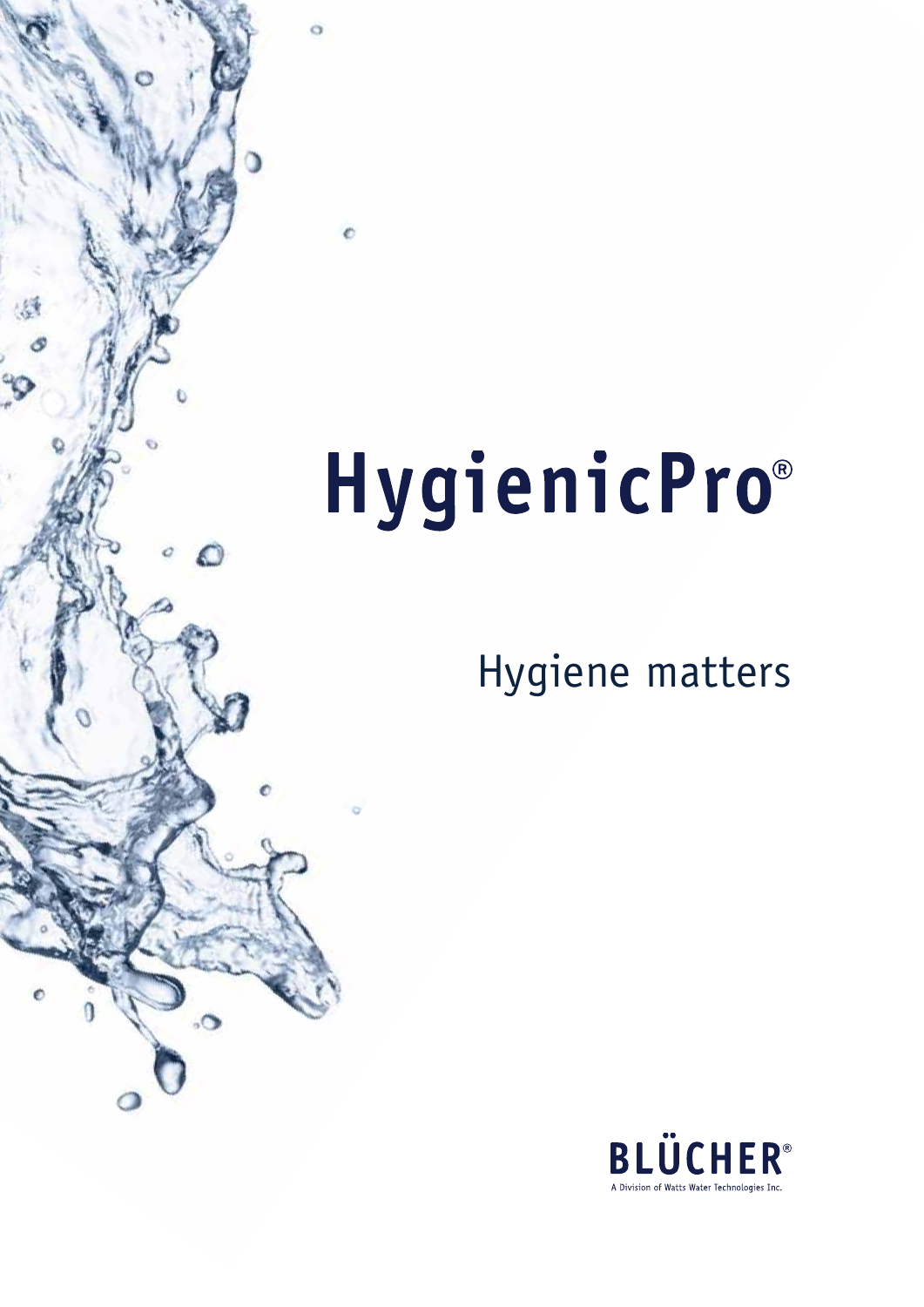### Hygiene is more important than ever

Recent years have seen increased focus on food safety, and in cases where manufacturers have had to recall contaminated products and stop production until bacteria have been eliminated, they have not only had to face very high costs but also the risk of detrimental damage to their reputation.

Hygiene and efficient cleaning processes are essential in maintaining a very high level of food safety. All surfaces and equipment must be easy to clean and keep clean, and refuse as well as waste water from cleaning processes must be disposed of quickly through an efficient drainage system.

The factory flooring poses the biggest hygienic challenge since this is the area with most waste, humidity and physical stress. A hygienically designed and efficient drainage system can form a barrier between the contaminated sewer system and the clean production area.

 $\circ$ 

 $\Delta$ 

The drainage system is an integral part of the factory building, and with most of its components placed in or below the flooring, subsequent changes to the layout of the drainage system can be costly.

Hygiene-sensitive areas should be segregated from less hygiene demanding areas, and the flow of drainage must be away from the clean areas, such as production lines, towards areas with less strict hygiene requirements, e.g. storage rooms.

Among the common mistakes when planning a drainage system are insufficient flow capacity to remove all water thus causing pooling on the floor, insufficient capacity to collect waste from the processing and inadequate access for cleaning inside the drainage system.

Also to be avoided is the use of materials vulnerable to hot water and chemicals used in cleaning processes, and as regards the connection between drains and floors installation procedures must ensure that cracks will not be forming in the flooring around the drains since these can potentially harbor bacterial growth.

# Do it right

 $\Delta$ 

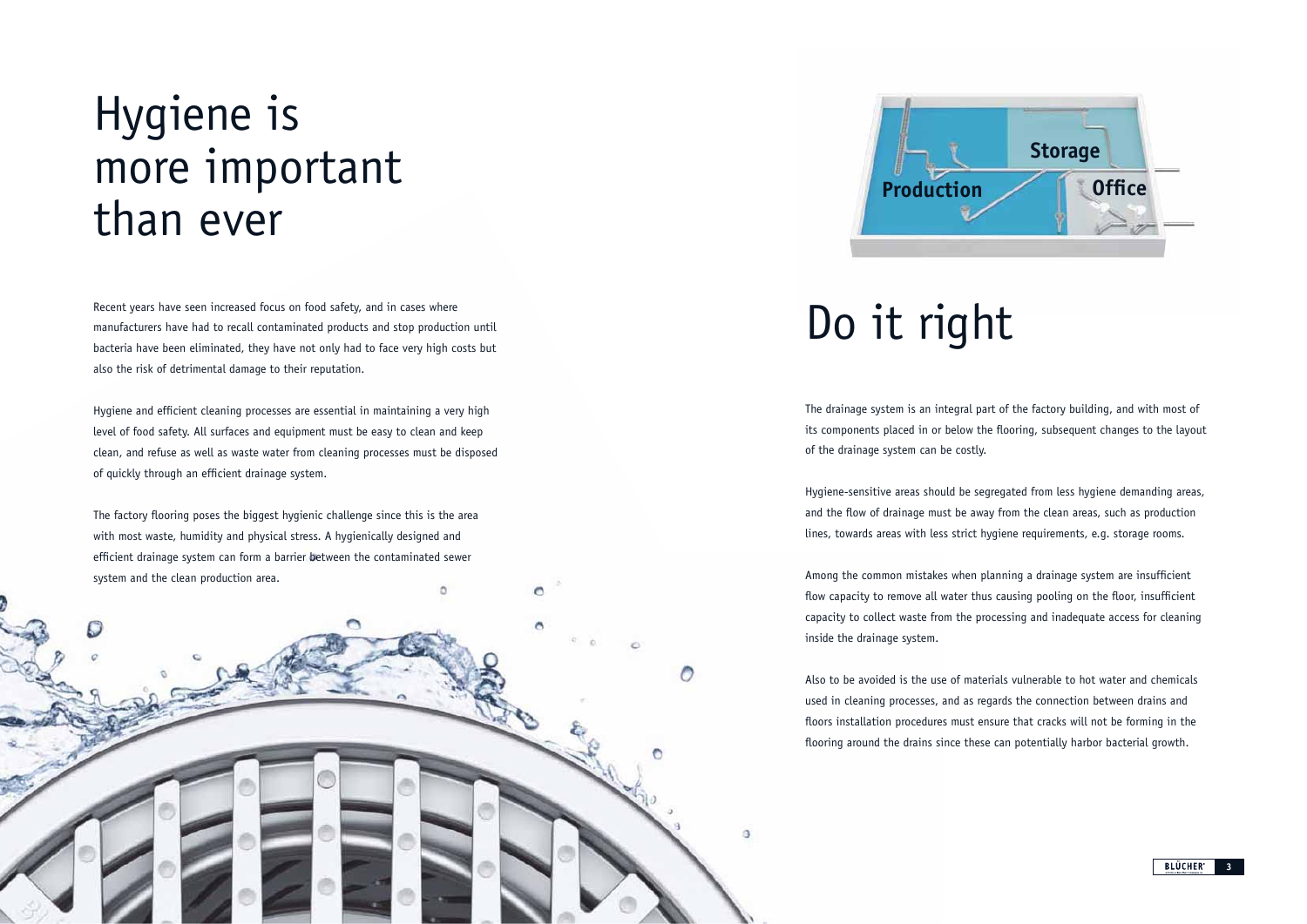BLÜCHER is a member of the European Hygienic Engineering and Design Group and has actively contributed to the recently adopted EHEDG guidelines for drainage products.



BLÜCHER is the first drainage system manufacturer to hold a HACCP certification confirming that the BLÜCHER® products support the integrity and safety of foods as demanded by industry expectations, legislation and standards.

# HygienicPro®





### EHEDG member

### HACCP certified

Cleaner. Better.



**Production down-time reduced** High-capacity filter basket eliminates production slowdowns caused by the need to empty clogged filter baskets



### **Easy and efficient floor cleaning** Grating with open sides, rounded corners and no cavities prevents waste and residues from depositing on the grating surface





### **Secure and durable bonding to floor**

Improving hygiene and durability owing to edge infill of the frame and special anchor tangs, minimizing the risk of deformation to the frame and flooring cracks

**Fast and easy drain cleaning** Removable water trap,

separable for easy cleaning, with improved water flow as compared to other traps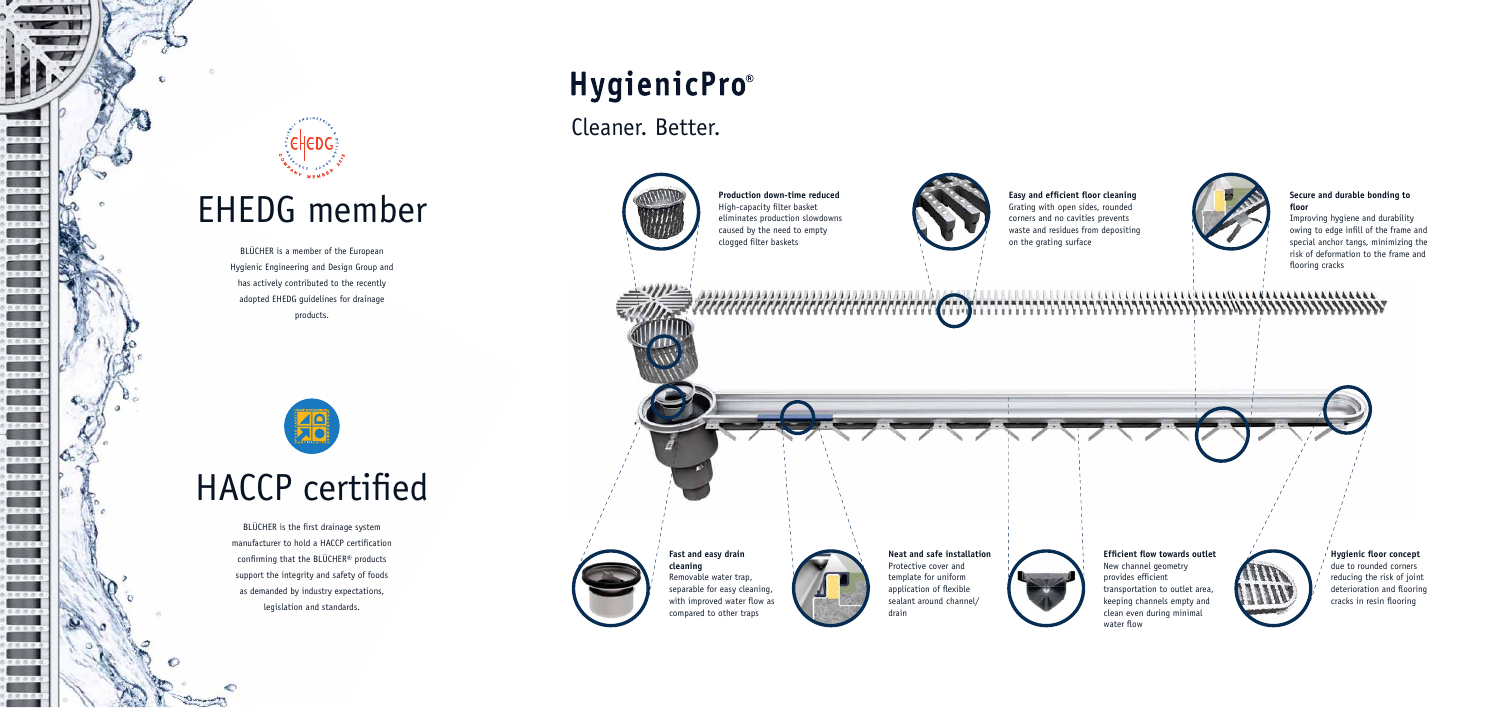# Stop worrying

Hygienic design of machinery and facilities is an important tool for guaranteeing the safety of food products.

Based on 50 years' experience in the production of stainless steel drainage system, BLÜCHER has taken up the challenge and is now introducing the HygienicPro® drainage products for the food processing industry.

HygienicPro® are high-capacity point and linear drains that provide efficient flow and a high level of self-cleaning, are easy to clean and prevent bacterial growth while limiting also the water volumes and production downtime necessary for operating and cleaning the drainage system.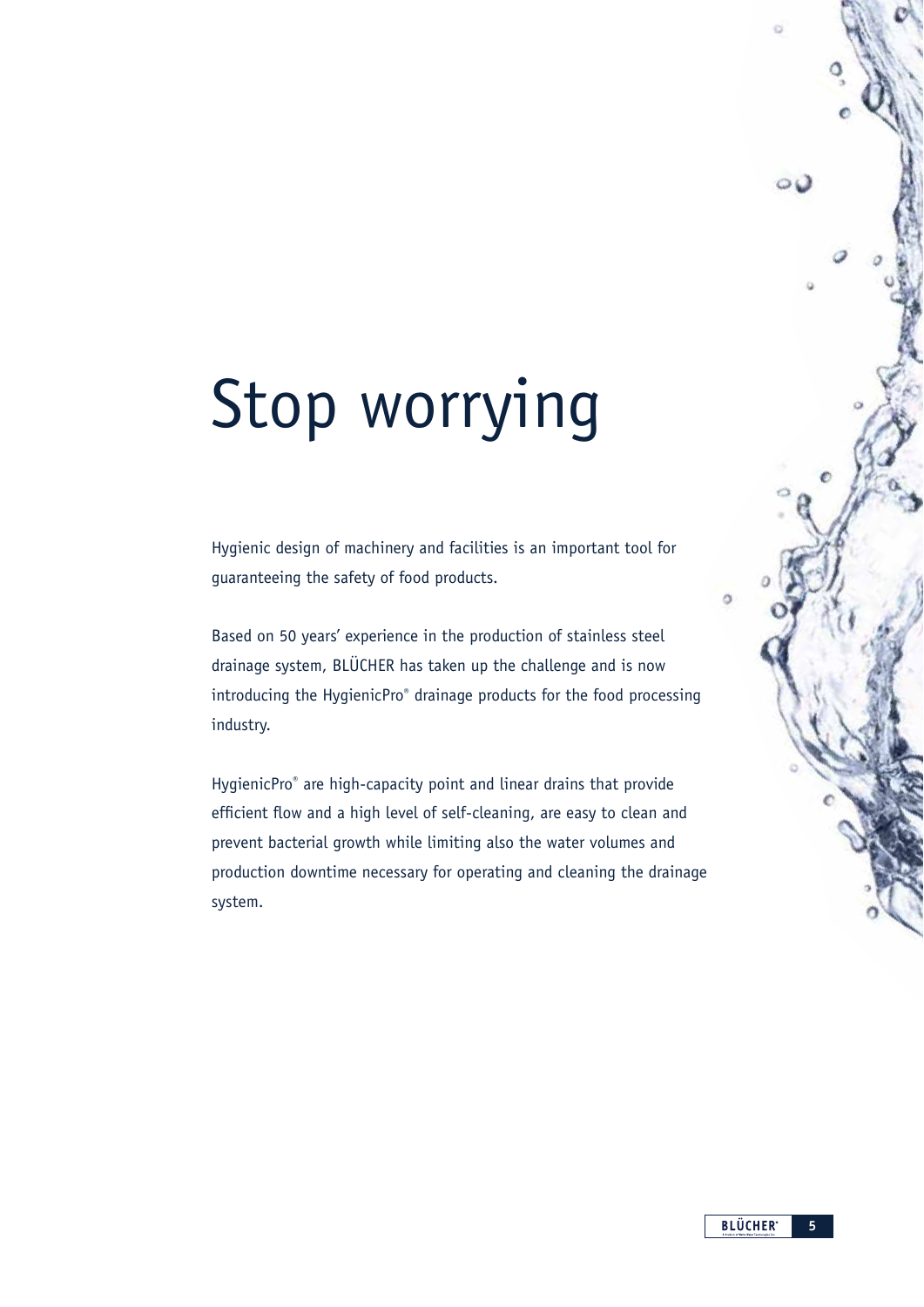**Filter for channel** - collecting waste in channel sections away from outlet box to avoid large volumes of waste reducing the flow capacity towards the outlet box

**Outlet filter** - for fixing below the water trap to prevent emptying of filter baskets into the drain outlet with the risk of clogging in the pipework

**Funnel** - for directing fluids into drain or channel from machinery while minizing









splashing

**Spacing ring for filter basket** - provides space between outlet box bottom and filter basket bottom if a "P" trap is used instead of removable water trap

**BLÜCHER**\* **6**

 $\circ$ 

**Tile adapter** - fitted steel tiles for adaption to installation in tiled flooring

 $\circ$ 

# Wide range of accessories





### Matching any requirement

The HygienicPro® range:

- Point drains or linear drains with center or end outlet
- Channel lengths 1 10 metres
- Channel lengths connected to outlet box at different angles
- Outlet box and filter basket in three sizes
- Vertical or horizontal outlet

With a product range consisting of modular components with numerous possible combinations complemented by project-designed bespoke products, BLÜCHER provides customer specific and hygienic drainage solutions to match any drainage project.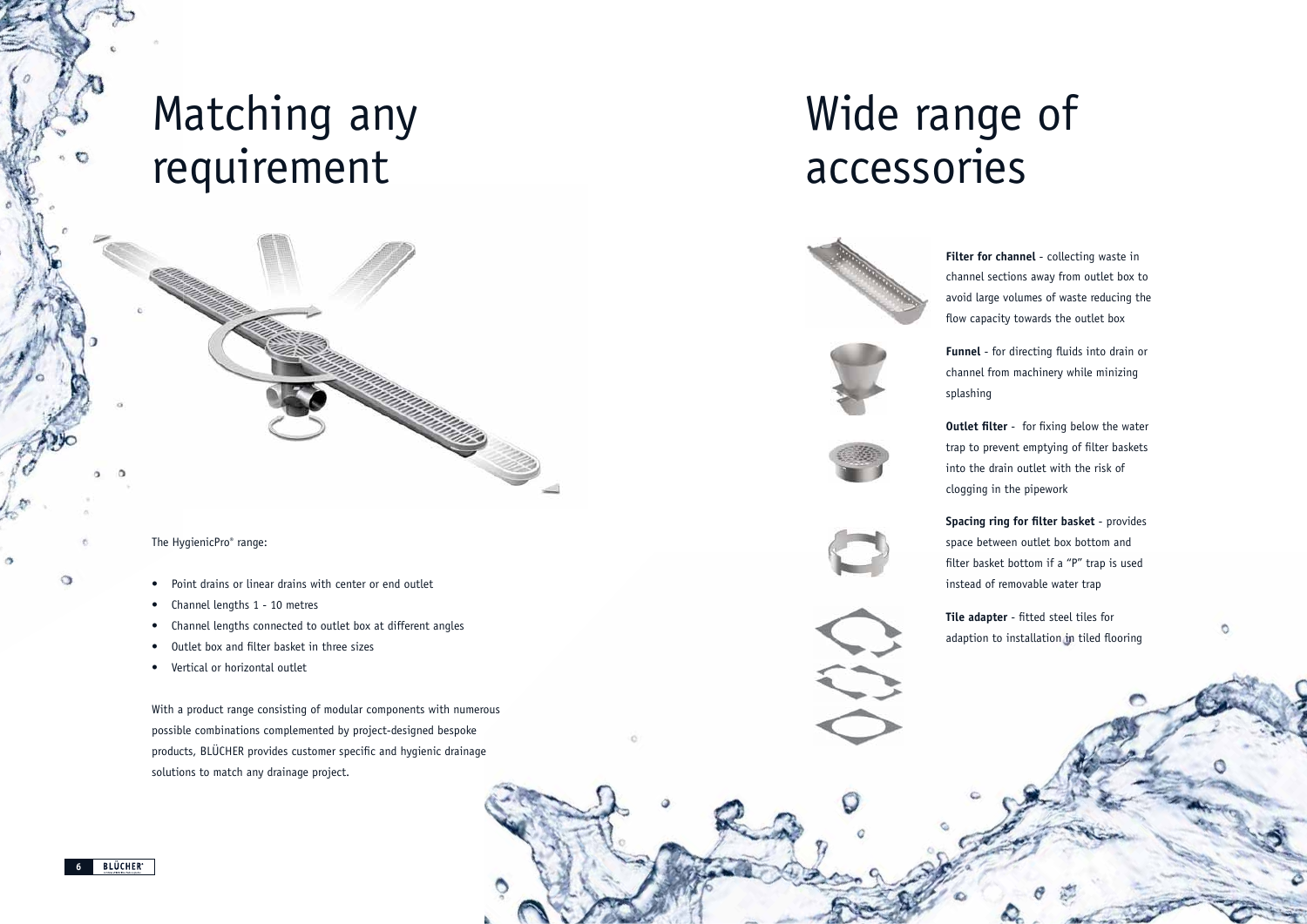All in stainless steel, HygienicPro®

- is designed without corners or cavities that might harbor bacterial growth
- is resistant to a wide range of chemicals used in cleaning
- is not affected by high-temperature cleaning and steam disinfection
- has smooth surfaces that aid efficient flow and are easy to clean and keep clean
- $\bullet$  has a long life-time

Hygienically designed equipment is easier to clean and requires less frequent cleaning. This means lower costs for cleaning agents, water consumption, production stops for cleaning procedures and the like.



In addition, significant reductions in water use in connection with food processing is an industry target and has indeed been effective at delivering major cost savings on processing and cleaning water reducing operating costs and benefiting the environment.

And with a drainage system all in stainless steel - including also the below-ground pipework - the drains and pipes will last as long as the building itself remains in operation.

### Long-term cost efficient

# Easy cleaning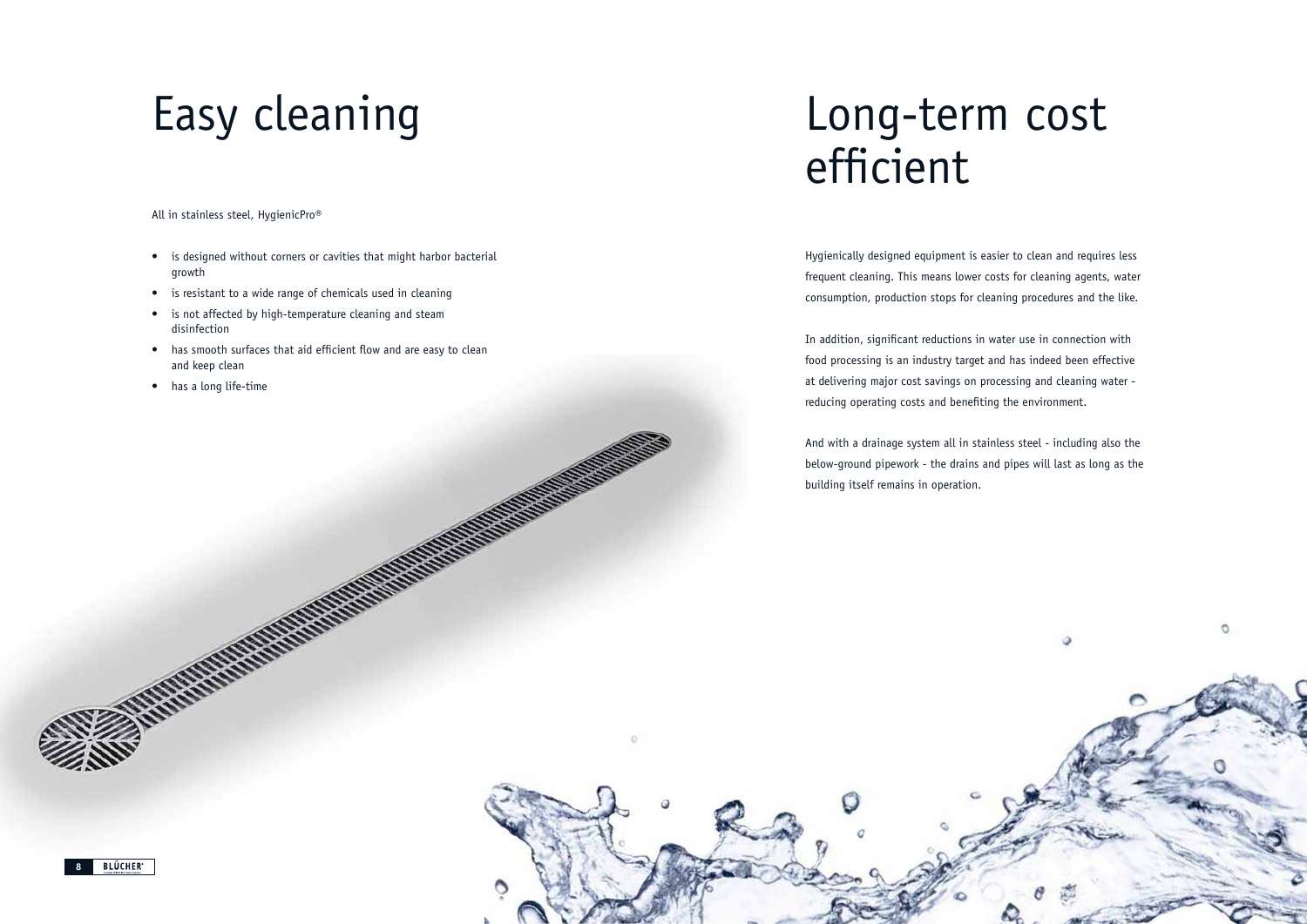# Why choose BLÜCHER?

BLÜCHER is recognized throughout the world as the leading supplier of stainless steel drainage systems suitable for a wide range of applications.

Within the food industry our references include Danish Crown, Danone and Nestlé. Through continuous product development and innovation, often in collaboration with project planners and owners, we are at the forefront when it comes to designing and manufacturing the best solutions to any indoor drainage project.

All BLÜCHER® products are manufactured in Denmark in state-of-the art production facilities combining sophisticated automation with skilled craftmanship. The products are 100% leakage tested before leaving the factory, and the production is ISO9001 and ISO14001 certified.



## Unparalleled service - forever



We know how drainage works - and that all production sites require their individual

drainage solution.

We help you plan your entire drainage system with adequate flow capacity and sufficient outlets, and we can provide customized products to suit any special need.

A BLÜCHER® drainage system is future proof. If drainage requirements or factory layout changes, BLÜCHER® offers a wide range of auxiliary products to accomodate changing needs.